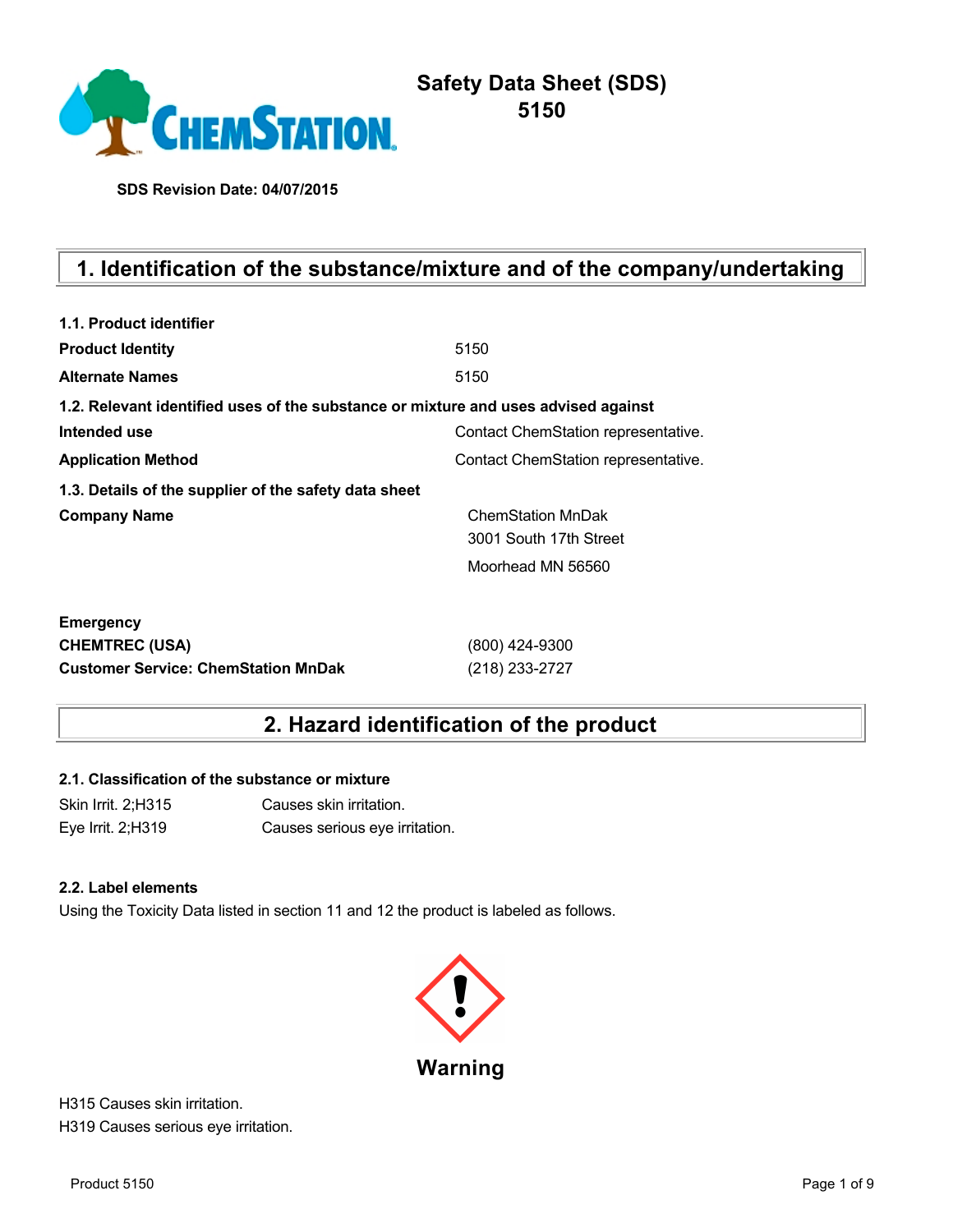# **[Prevention]:**

P264 Wash thoroughly after handling.

P280 Wear protective gloves / eye protection / face protection.

### **[Response]:**

P302+352 IF ON SKIN: Wash with plenty of soap and water.

P305+351+338 IF IN EYES: Rinse continuously with water for several minutes. Remove contact lenses if present and easy to do - continue rinsing.

P321 Specific treatment (see information on this label).

P337+313 If eye irritation persists: Get medical advice / attention.

P362 Take off contaminated clothing and wash before reuse.

### **[Storage]:**

No GHS storage statements

### **[Disposal]:**

No GHS disposal statements

# **3. Composition/information on ingredients**

This product contains the following substances that present a hazard within the meaning of the relevant State and Federal Hazardous Substances regulations.

| <b>Ingredient/Chemical Designations</b>                                      | Weight %   | <b>GHS Classification</b>                                                                               | <b>Notes</b>                          |
|------------------------------------------------------------------------------|------------|---------------------------------------------------------------------------------------------------------|---------------------------------------|
| Potassium hydroxide.<br>CAS Number: 0001310-58-3                             | $1.0 - 10$ | Acute Tox. 4:H302<br>Skin Corr. 1A:H314                                                                 | $\lfloor 1 \rfloor \lfloor 2 \rfloor$ |
| Ethylene glycol monobutyl ether<br>CAS Number: 0000111-76-2                  | $1.0 - 10$ | Acute Tox. 4; H332<br>Acute Tox. 4:H312<br>Acute Tox. 4:H302<br>Eve Irrit. 2:H319<br>Skin Irrit. 2:H315 | [1][2]                                |
| Diphosphoric acid, tetrapotassium salt<br><b>CAS Number:</b><br>0007320-34-5 | $1.0 - 10$ | Eve Irrit. 2:H319                                                                                       | [1]                                   |

[1] Substance classified with a health or environmental hazard.

[2] Substance with a workplace exposure limit.

[3] PBT-substance or vPvB-substance.

\*The full texts of the phrases are shown in Section 16.

# **4. First aid measures**

### **4.1. Description of first aid measures**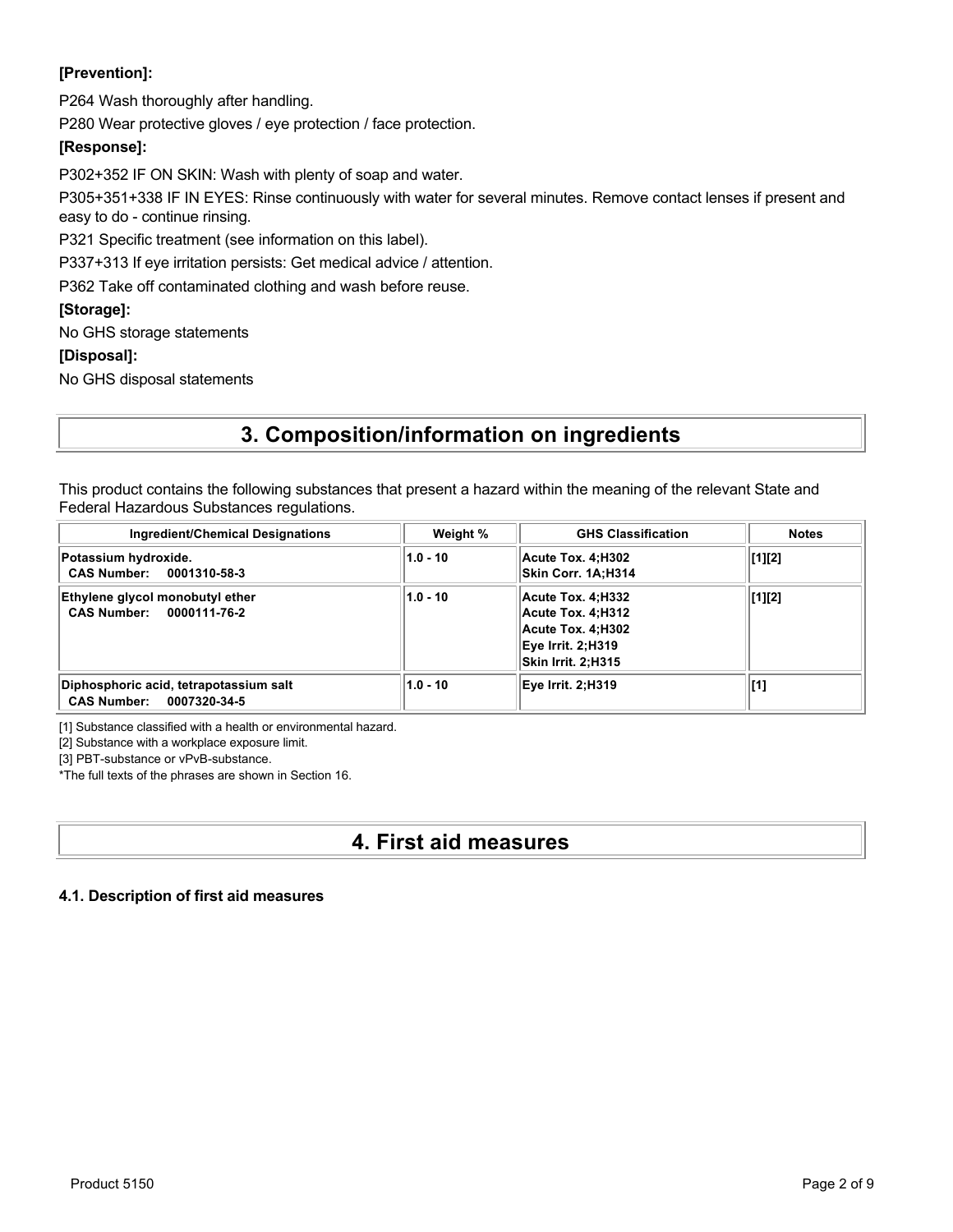| General           | Move victim to fresh air.<br>Call 911 or emergency medical service if deemed necessary.<br>Give artificial respiration if victim is not breathing.<br>Do not use mouth-to-mouth method if victim ingested or inhaled the substance; give artificial<br>respiration with the aid of a pocket mask equipped with a one-way valve or other proper<br>respiratory medical device.<br>Administer oxygen if breathing is difficult.<br>Remove and isolate contaminated clothing and shoes.<br>In case of contact with substance, immediately flush skin or eyes with running water for at<br>least 20 minutes.<br>For minor skin contact, avoid spreading material on unaffected skin.<br>Keep victim warm and quiet.<br>Effects of exposure (inhalation, ingestion or skin contact) to substance may be delayed.<br>Ensure that medical personnel are aware of the material(s) involved and take precautions to<br>protect themselves. |
|-------------------|-----------------------------------------------------------------------------------------------------------------------------------------------------------------------------------------------------------------------------------------------------------------------------------------------------------------------------------------------------------------------------------------------------------------------------------------------------------------------------------------------------------------------------------------------------------------------------------------------------------------------------------------------------------------------------------------------------------------------------------------------------------------------------------------------------------------------------------------------------------------------------------------------------------------------------------|
| <b>Inhalation</b> | Move victim to fresh air. Call emergency medical care. Apply artificial respiration if victim is<br>not breathing. Do not use mouth-to-mouth method if victim ingested or inhaled the<br>substance; induce artificial respiration with the aid of a pocket mask equipped with a one-way<br>valve or other proper respiratory medical device. Administer oxygen if breathing is difficult.                                                                                                                                                                                                                                                                                                                                                                                                                                                                                                                                         |
| <b>Eyes</b>       | Irrigate copiously with clean water for at least 15 minutes, holding the eyelids apart and seek<br>medical attention.                                                                                                                                                                                                                                                                                                                                                                                                                                                                                                                                                                                                                                                                                                                                                                                                             |
| <b>Skin</b>       | Remove contaminated clothing. Wash skin thoroughly with soap and water or use a<br>recognized skin cleanser.                                                                                                                                                                                                                                                                                                                                                                                                                                                                                                                                                                                                                                                                                                                                                                                                                      |
| Ingestion         | If swallowed obtain immediate medical attention. Keep at rest. Do NOT induce vomiting.                                                                                                                                                                                                                                                                                                                                                                                                                                                                                                                                                                                                                                                                                                                                                                                                                                            |
|                   | 4.2. Most important symptoms and effects, both acute and delayed                                                                                                                                                                                                                                                                                                                                                                                                                                                                                                                                                                                                                                                                                                                                                                                                                                                                  |
| <b>Overview</b>   | Effects of exposure (inhalation, ingestion or skin contact) to substance may be delayed. See<br>section 2 for further details.                                                                                                                                                                                                                                                                                                                                                                                                                                                                                                                                                                                                                                                                                                                                                                                                    |
| <b>Eyes</b>       | Causes serious eye irritation.                                                                                                                                                                                                                                                                                                                                                                                                                                                                                                                                                                                                                                                                                                                                                                                                                                                                                                    |
| <b>Skin</b>       | Causes skin irritation.                                                                                                                                                                                                                                                                                                                                                                                                                                                                                                                                                                                                                                                                                                                                                                                                                                                                                                           |
|                   |                                                                                                                                                                                                                                                                                                                                                                                                                                                                                                                                                                                                                                                                                                                                                                                                                                                                                                                                   |

# **5. Fire-fighting measures**

# **5.1. Extinguishing media**

Recommended extinguishing media; alcohol resistant foam, CO<sub>2</sub>, powder, water spray. Do not use; water jet.

### **5.2. Special hazards arising from the substance or mixture**

Hazardous decomposition: Hydrogen chloride and chlorine. Chlorine gas rate of decomposition increases with the concentration with temperatures above 85 degrees F (30C).

### **5.3. Advice for fire-fighters**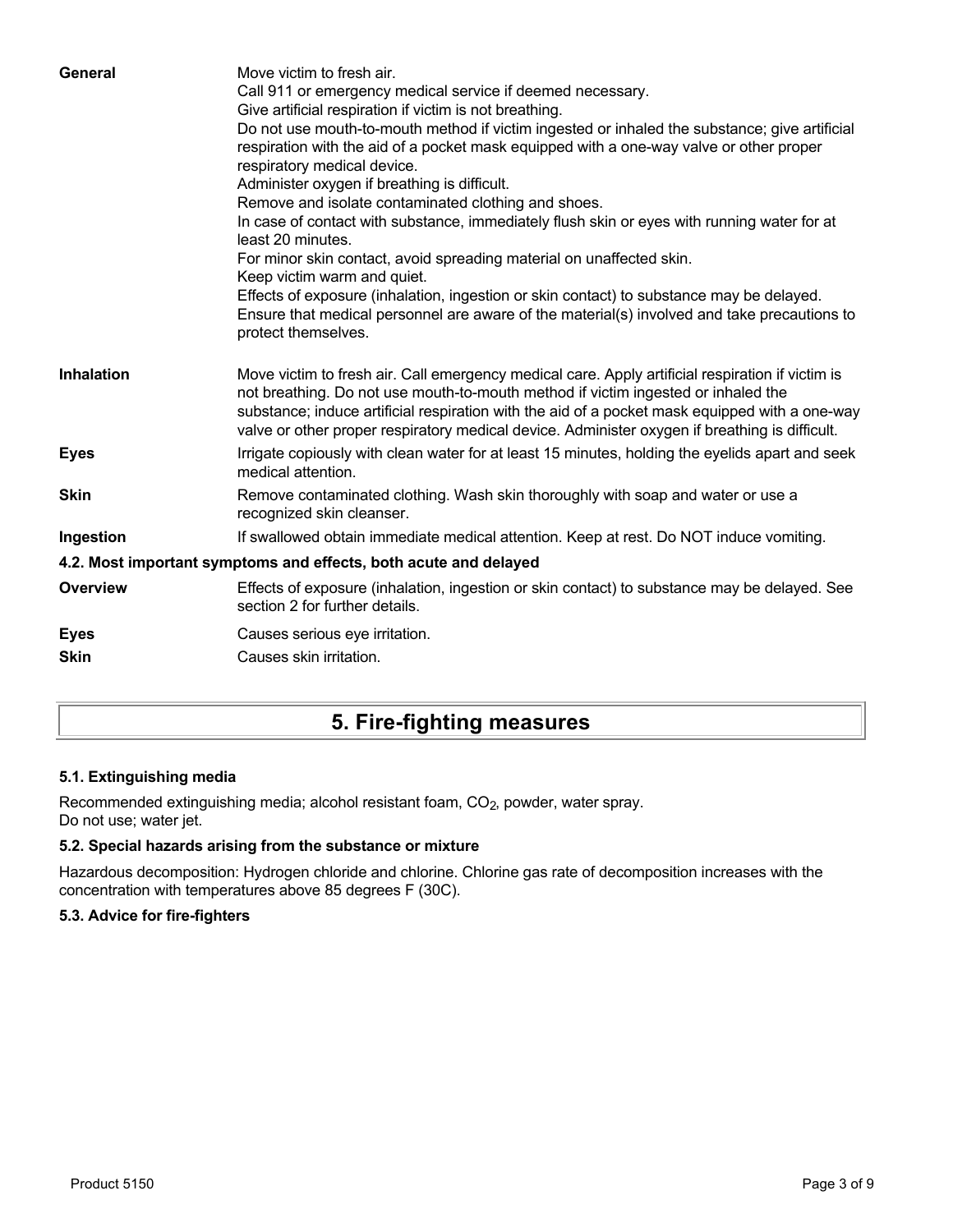Wear positive pressure self-contained breathing apparatus (SCBA).

Wear chemical protective clothing that is specifically recommended by the manufacturer. It may provide little or no thermal protection.

Non-combustible, substance itself does not burn but may decompose upon heating to produce corrosive and/or toxic fumes.

Some are oxidizers and may ignite combustibles (wood, paper, oil, clothing, etc.).

Contact with metals may evolve flammable hydrogen gas.

Containers may explode when heated.

**TOXIC**; inhalation, ingestion or skin contact with material may cause severe injury or death.

Contact with molten substance may cause severe burns to skin and eyes.

Avoid any skin contact.

Effects of contact or inhalation may be delayed.

Fire may produce irritating, corrosive and/or toxic gases.

Runoff from fire control or dilution water may be corrosive and/or toxic and cause pollution.

**ERG Guide No.** 154

# **6. Accidental release measures**

#### **6.1. Personal precautions, protective equipment and emergency procedures**

ELIMINATE all ignition sources (no smoking, flares, sparks or flames in immediate area).

Do not touch damaged containers or spilled material unless wearing appropriate protective clothing.

Stop leak if you can do it without risk.

Prevent entry into waterways, sewers, basements or confined areas.

Absorb or cover with dry earth, sand or other non-combustible material and transfer to containers.

DO NOT GET WATER INSIDE CONTAINERS.

#### **6.2. Environmental precautions**

Do not allow spills to enter drains or waterways.

Use good personal hygiene practices. Wash hands before eating, drinking, smoking or using toilet. Promptly remove soiled clothing and wash thoroughly before reuse.

#### **6.3. Methods and material for containment and cleaning up**

Keep unauthorized personnel away. Stay upwind. Keep out of low areas. Ventilate enclosed areas.

# **7. Handling and storage**

#### **7.1. Precautions for safe handling**

See section 2 for further details. - [Prevention]:

#### **7.2. Conditions for safe storage, including any incompatibilities**

Handle containers carefully to prevent damage and spillage.

Incompatible materials: Any acidic material, ammonia, urea, oxidizable materials and metals such as nickel, copper, tin, aluminum and iron.

See section 2 for further details. - [Storage]:

#### **7.3. Specific end use(s)**

#### No data available.

**8. Exposure controls and personal protection**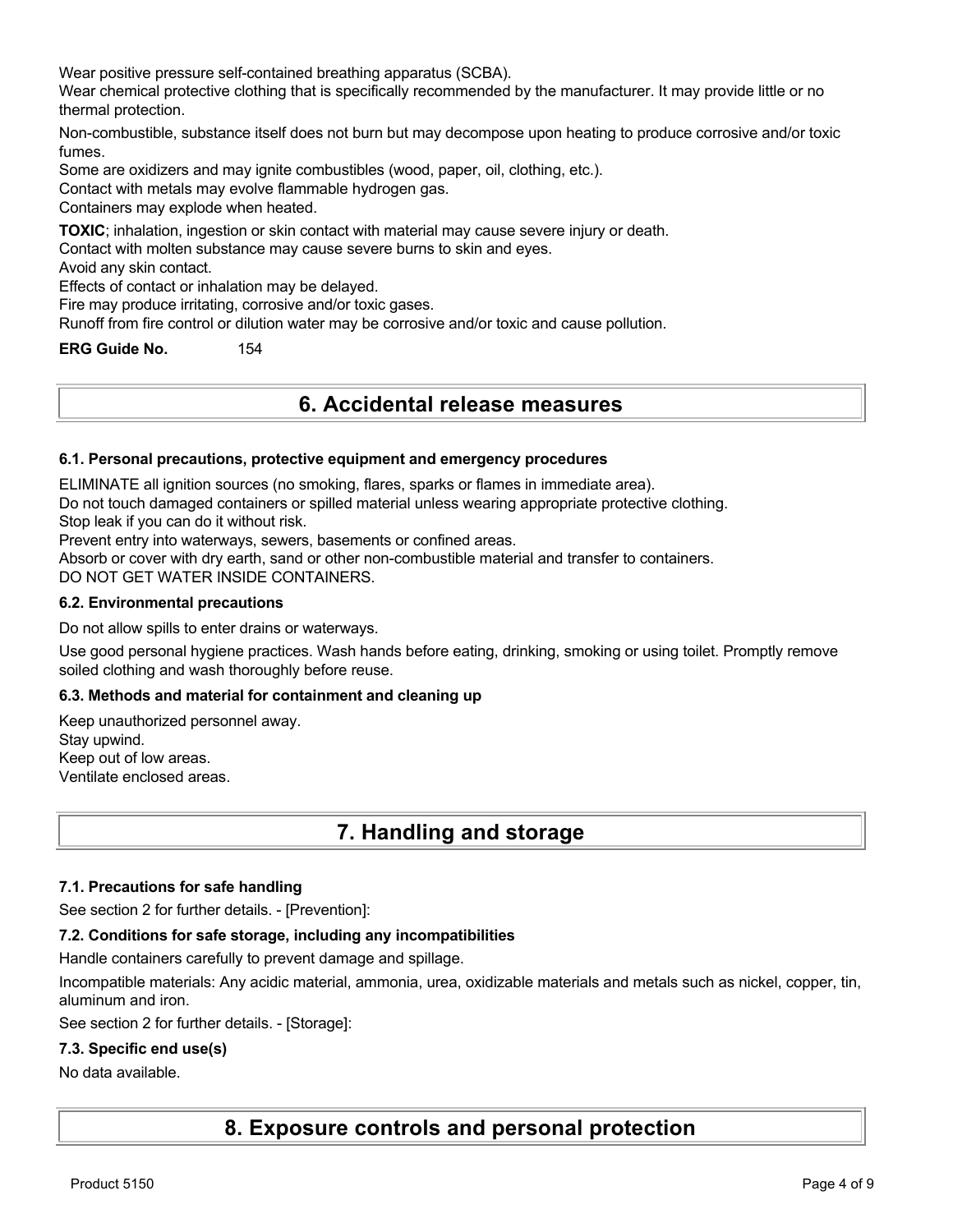# **8.1. Control parameters**

### **Exposure**

| CAS No.      | Ingredient                             | <b>Source</b> | Value                         |
|--------------|----------------------------------------|---------------|-------------------------------|
| 0000111-76-2 | Ethylene glycol monobutyl ether        | <b>OSHA</b>   | TWA 50 ppm (240 mg/m3) [skin] |
|              |                                        | <b>ACGIH</b>  | TWA: 20 ppmRevised 2003,      |
|              |                                        | <b>NIOSH</b>  | TWA 5 ppm (24 mg/m3) [skin]   |
|              |                                        | Supplier      | No Established Limit          |
| 0001310-58-3 | Potassium hydroxide.                   | <b>OSHA</b>   | No Established Limit          |
|              |                                        | ACGIH         | Ceiling: 2 mg/m3              |
|              |                                        | INIOSH        | $ C 2$ mg/m3                  |
|              |                                        | Supplier      | No Established Limit          |
| 0007320-34-5 | Diphosphoric acid, tetrapotassium salt | <b>OSHA</b>   | No Established Limit          |
|              |                                        | ACGIH         | No Established Limit          |
|              |                                        | <b>NIOSH</b>  | No Established Limit          |
|              |                                        | Supplier      | No Established Limit          |

#### **Carcinogen Data**

| <b>CAS No.</b> | Ingredient                             | Source      | Value                                                               |
|----------------|----------------------------------------|-------------|---------------------------------------------------------------------|
| 0000111-76-2   | Ethylene glycol monobutyl ether        | <b>OSHA</b> | Select Carcinogen: No                                               |
|                |                                        | <b>NTP</b>  | Known: No: Suspected: No                                            |
|                |                                        | <b>IARC</b> | Group 1: No: Group 2a: No: Group 2b: No: Group 3: Yes: Group 4: No: |
| 0001310-58-3   | Potassium hydroxide.                   | <b>OSHA</b> | Select Carcinogen: No                                               |
|                |                                        | <b>NTP</b>  | Known: No: Suspected: No                                            |
|                |                                        | <b>IARC</b> | Group 1: No: Group 2a: No: Group 2b: No: Group 3: No: Group 4: No:  |
| 0007320-34-5   | Diphosphoric acid, tetrapotassium OSHA |             | Select Carcinogen: No                                               |
|                | salt                                   | <b>NTP</b>  | Known: No: Suspected: No                                            |
|                |                                        | <b>IARC</b> | Group 1: No: Group 2a: No: Group 2b: No: Group 3: No: Group 4: No:  |

## **8.2. Exposure controls**

| <b>Respiratory</b>          | Use NIOSH/MSHA approved respirator, following manufacturer's recommendations when<br>concentrations exceed permissible exposure limits.                                                                                                                                                                                                |
|-----------------------------|----------------------------------------------------------------------------------------------------------------------------------------------------------------------------------------------------------------------------------------------------------------------------------------------------------------------------------------|
| <b>Eyes</b>                 | Wear safety glasses with side shields to protect the eyes. An eye wash station is suggested<br>as a good workplace practice.                                                                                                                                                                                                           |
| <b>Skin</b>                 | Chemical resistant clothing such as coveralls/apron boots should be worn. Chemical<br><b>Impervious Gloves</b>                                                                                                                                                                                                                         |
| <b>Engineering Controls</b> | Provide adequate ventilation. Where reasonably practicable this should be achieved by the<br>use of local exhaust ventilation and good general extraction. If these are not sufficient to<br>maintain concentrations of particulates and any vapor below occupational exposure limits<br>suitable respiratory protection must be worn. |
| <b>Other Work Practices</b> | Use good personal hygiene practices. Wash hands before eating, drinking, smoking or using<br>toilet. Promptly remove soiled clothing and wash thoroughly before reuse.                                                                                                                                                                 |

See section 2 for further details. - [Prevention]:

# **9. Physical and chemical properties**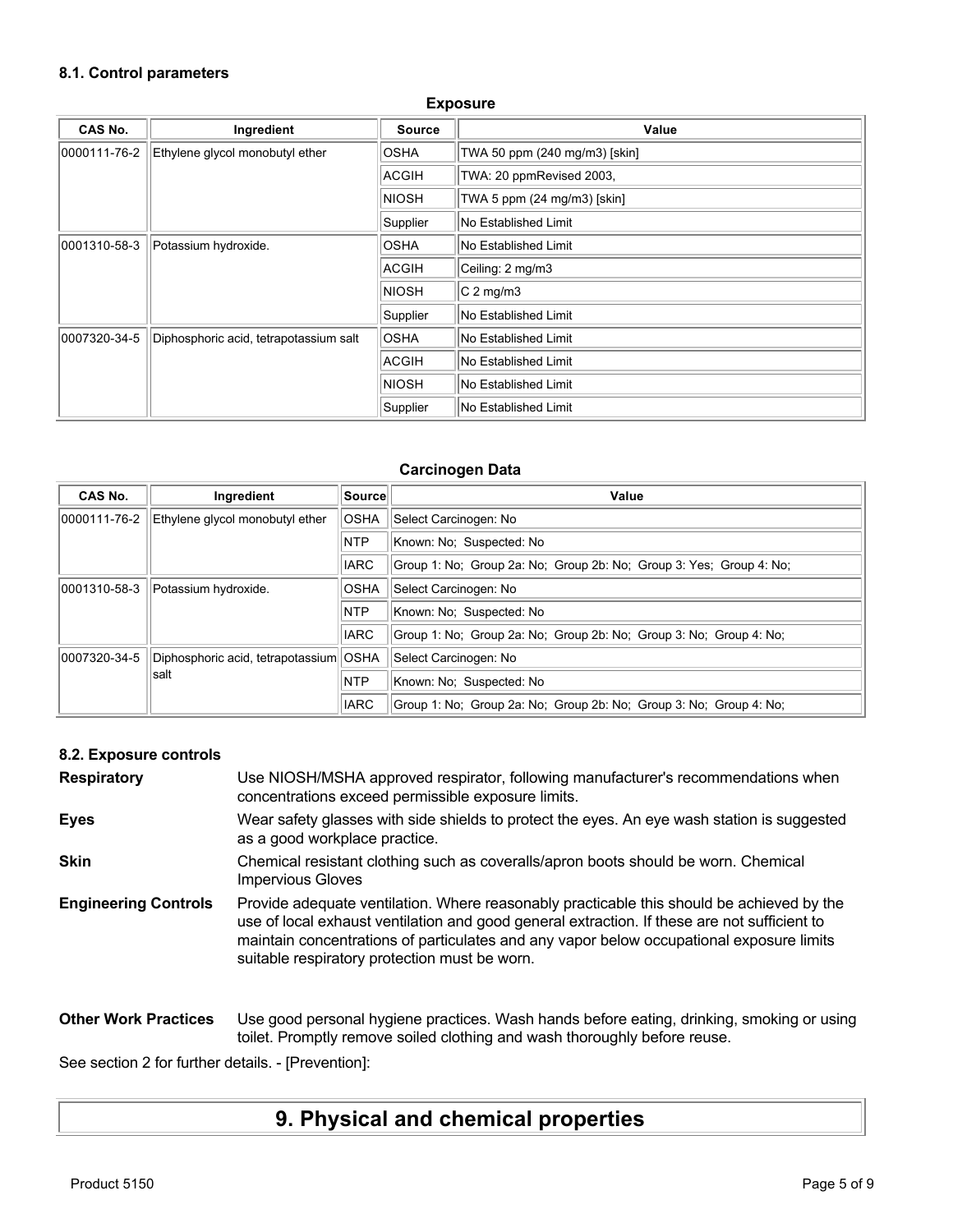| Appearance                                         | Light yellow Thin liquid                   |
|----------------------------------------------------|--------------------------------------------|
| Odor                                               | Mild                                       |
| <b>Odor threshold</b>                              | Not Measured                               |
| рH                                                 | $12.4 - 13.8$                              |
| Melting point / freezing point                     | Not Measured                               |
| Initial boiling point and boiling range            | >212 deg F                                 |
| <b>Flash Point</b>                                 | >200 degrees F PMCC (non-flammable)        |
| Evaporation rate (Ether = 1)                       | 0.33                                       |
| <b>Flammability (solid, gas)</b>                   | Not Applicable                             |
| Upper/lower flammability or explosive<br>limits    | Lower Explosive Limit: Not Measured        |
|                                                    | <b>Upper Explosive Limit: Not Measured</b> |
| Vapor pressure (Pa)                                | Not Determined                             |
| <b>Vapor Density</b>                               | Not Determined                             |
| <b>Specific Gravity</b>                            | $1.020 - 1.040$                            |
| <b>Solubility in Water</b>                         | Not Measured                               |
| Partition coefficient n-octanol/water (Log<br>Kow) | Not Measured                               |
| <b>Auto-ignition temperature</b>                   | Not Measured                               |
| <b>Decomposition temperature</b>                   |                                            |
|                                                    | Not Measured                               |
| <b>Viscosity (cSt)</b>                             | Not Measured                               |
| <b>Foaming</b>                                     | Moderate                                   |
| 9.2. Other information                             |                                            |

# **10. Stability and reactivity**

#### **10.1. Reactivity**

Hazardous Polymerization will not occur.

#### **10.2. Chemical stability**

Stable under normal circumstances.

#### **10.3. Possibility of hazardous reactions**

No data available.

## **10.4. Conditions to avoid**

No data available.

#### **10.5. Incompatible materials**

Any acidic material, ammonia, urea, oxidizable materials and metals such as nickel, copper, tin, aluminum and iron.

#### **10.6. Hazardous decomposition products**

Hydrogen chloride and chlorine. Chlorine gas rate of decomposition increases with the concentration with temperatures above 85 degrees F (30C).

# **11. Toxicological information**

#### **Acute toxicity**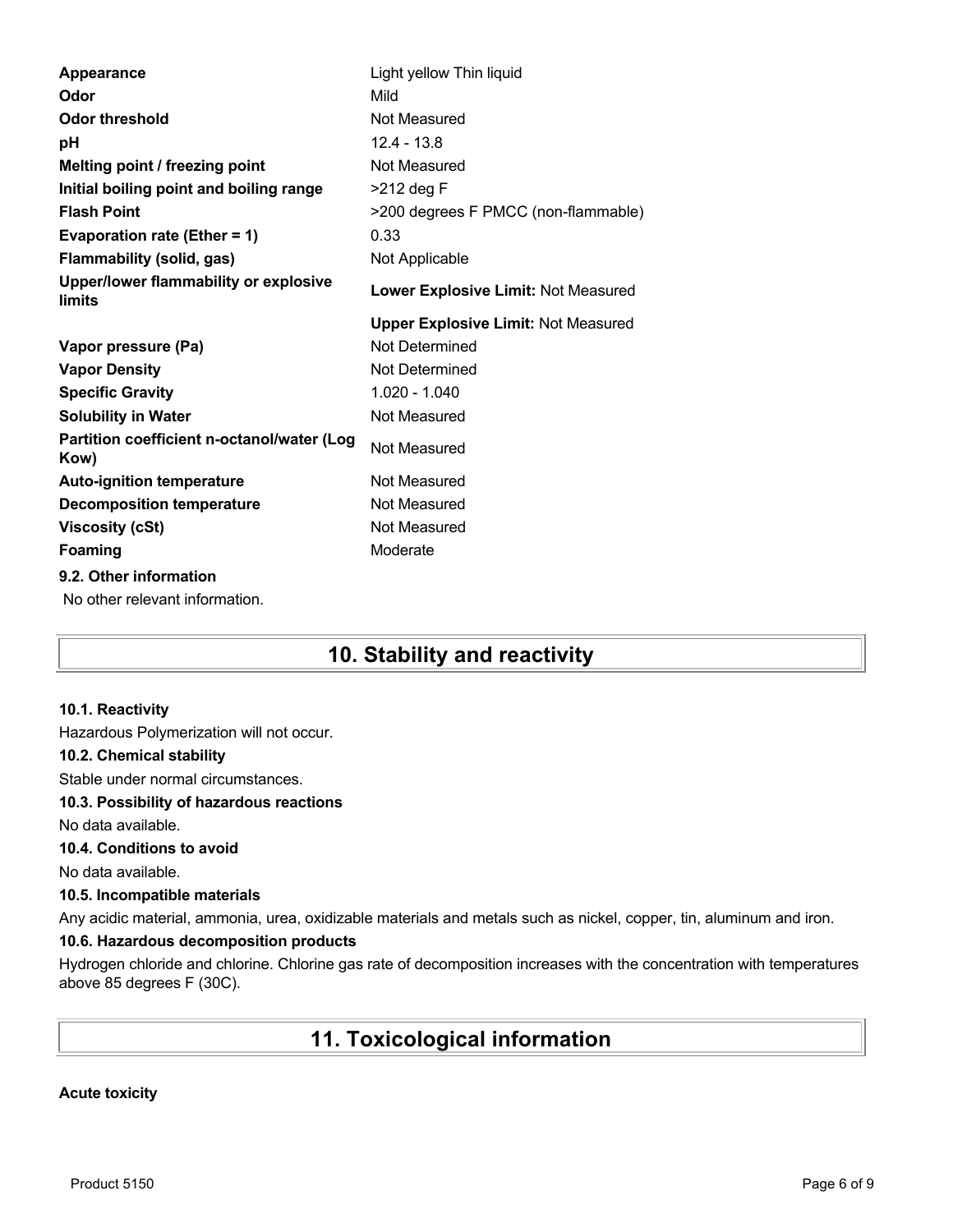| Ingredient                                           | Oral LD50,<br>mg/kg                      | Skin LD50,<br>mg/kg                      | <b>Inhalation</b><br>Vapor LD50,<br>mg/L/4hr | <b>Inhalation</b><br>∣Dust/Mist LD50.∣<br>mg/L/4hr | <b>Inhalation</b><br>Gas LD50,<br>ppm |
|------------------------------------------------------|------------------------------------------|------------------------------------------|----------------------------------------------|----------------------------------------------------|---------------------------------------|
| Potassium hydroxide. - (1310-58-3)                   | 365.00, Rat -<br>Category: 4             | No data<br>available                     | No data<br>available                         | No data available                                  | No data<br>available                  |
| Ethylene glycol monobutyl ether - (111-76-2)         | 1.414.00.<br>Guinea Pig -<br>Category: 4 | 1.200.00.<br>Guinea Pig -<br>Category: 4 | 173.00, Guinea<br>Pig - Category:<br>NA.     | No data available                                  | No data<br>available                  |
| Diphosphoric acid, tetrapotassium salt - (7320-34-5) | No data<br>available                     | No data<br>available                     | No data<br>available                         | No data available                                  | No data<br>available                  |

Note: When no route specific LD50 data is available for an acute toxin, the converted acute toxicity point estimate was used in the calculation of the product's ATE (Acute Toxicity Estimate).

| <b>Classification</b>         | Category | <b>Hazard Description</b>      |
|-------------------------------|----------|--------------------------------|
| Acute toxicity (oral)         |          | Not Applicable                 |
| Acute toxicity (dermal)       |          | Not Applicable                 |
| Acute toxicity (inhalation)   |          | Not Applicable                 |
| Skin corrosion/irritation     | 2        | Causes skin irritation.        |
| Serious eye damage/irritation | 2        | Causes serious eye irritation. |
| Respiratory sensitization     |          | Not Applicable                 |
| Skin sensitization            |          | Not Applicable                 |
| Germ cell mutagenicity        |          | Not Applicable                 |
| Carcinogenicity               |          | Not Applicable                 |
| Reproductive toxicity         |          | Not Applicable                 |
| STOT-single exposure          |          | Not Applicable                 |
| STOT-repeated exposure        |          | Not Applicable                 |
| Aspiration hazard             |          | Not Applicable                 |

# **12. Ecological information**

# **12.1. Toxicity**

No additional information provided for this product. See Section 3 for chemical specific data.

# **Aquatic Ecotoxicity**

| Ingredient                                           | 96 hr LC50 fish,<br>mq/l | 48 hr EC50 crustacea,<br>mq/l | ErC50 algae,<br>mq/l |
|------------------------------------------------------|--------------------------|-------------------------------|----------------------|
| Potassium hydroxide. - (1310-58-3)                   | Not Available            | Not Available                 | Not Available        |
| Ethylene glycol monobutyl ether - (111-76-2)         | 220.00, Fish (Piscis)    | 1,000.00, Daphnia magna       | Not Available        |
| Diphosphoric acid, tetrapotassium salt - (7320-34-5) | Not Available            | Not Available                 | Not Available        |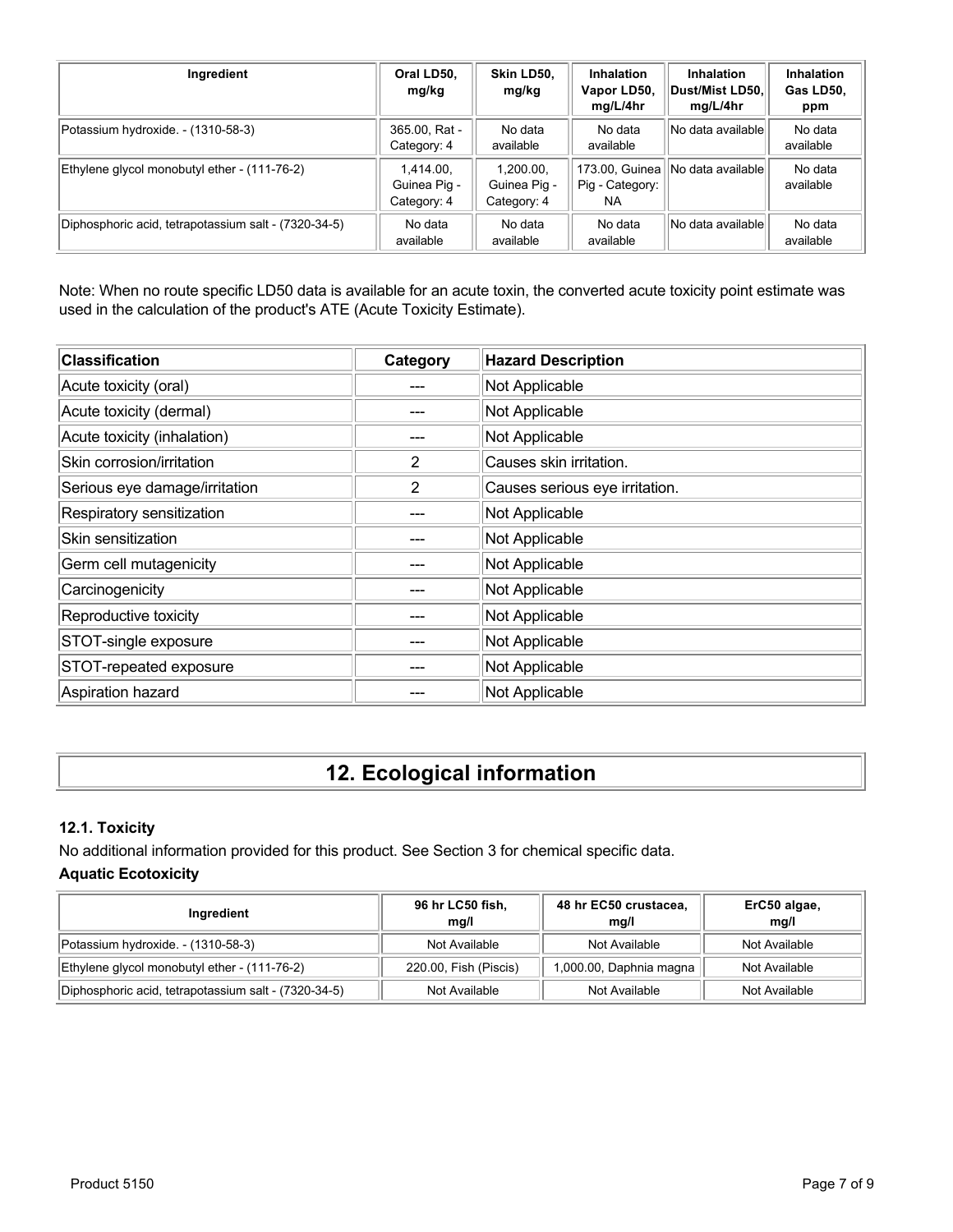### **12.2. Persistence and degradability**

There is no data available on the preparation itself.

### **12.3. Bioaccumulative potential**

Not Measured

**12.4. Mobility in soil**

No data available.

### **12.5. Results of PBT and vPvB assessment**

This product contains no PBT/vPvB chemicals.

# **12.6. Other adverse effects**

No data available.

# **13. Disposal considerations**

#### **13.1. Waste treatment methods**

Observe all federal, state and local regulations when disposing of this substance.

# **14. Transport information**

| 14.1. UN number                  | NA1760                                            |
|----------------------------------|---------------------------------------------------|
| 14.2. UN proper shipping name    | Compound, Cleaning, Liquid, (Potassium Hydroxide) |
| 14.3. Transport hazard class(es) | 8                                                 |
| 14.4. Packing group              | Ш                                                 |

# **15. Regulatory information**

| <b>Regulatory Overview</b>                          | The regulatory data in Section 15 is not intended to be all-inclusive, only selected regulations<br>are represented. |
|-----------------------------------------------------|----------------------------------------------------------------------------------------------------------------------|
| <b>Toxic Substance</b><br><b>Control Act (TSCA)</b> | All components of this material are either listed or exempt from listing on the TSCA Inventory.                      |
| <b>WHMIS Classification</b>                         | $D2B$ F                                                                                                              |
| <b>US EPA Tier II Hazards</b>                       | <b>Fire: No</b>                                                                                                      |
|                                                     | Cudden Delegge of Dreagurer No.                                                                                      |

**Sudden Release of Pressure:** No **Reactive:** No **Immediate (Acute):** Yes **Delayed (Chronic):** No

#### **EPCRA 311/312 Chemicals and RQs (lbs):**

Potassium hydroxide. ( 1,000.00)

# **EPCRA 302 Extremely Hazardous :**

(No Product Ingredients Listed)

### **EPCRA 313 Toxic Chemicals:**

Ethylene glycol monobutyl ether

**Proposition 65 - Carcinogens (>0.0%):** (No Product Ingredients Listed)

#### **Proposition 65 - Developmental Toxins (>0.0%):** (No Product Ingredients Listed)